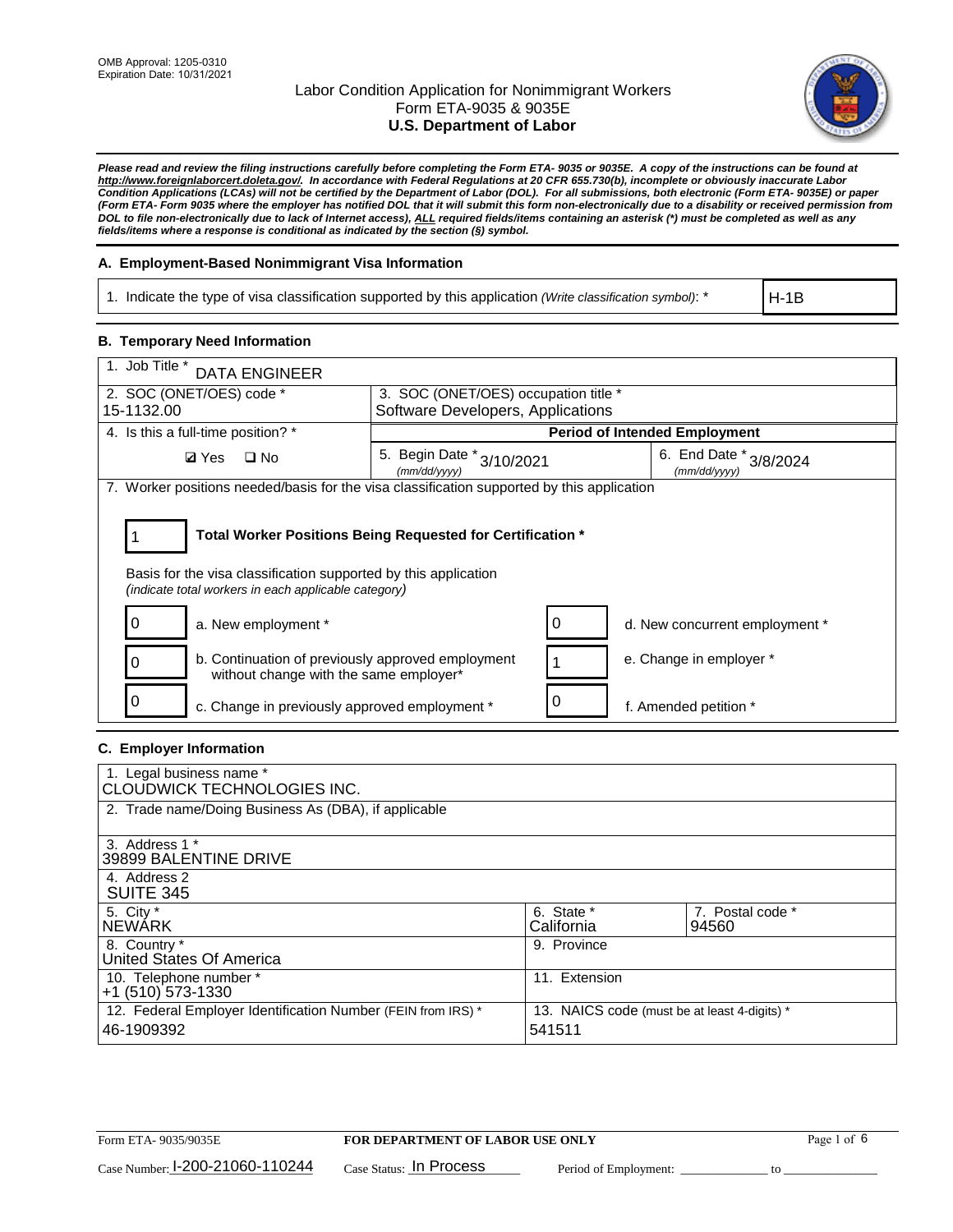

## **D. Employer Point of Contact Information**

**Important Note**: The information contained in this Section must be that of an employee of the employer who is authorized to act on behalf of the employer in labor certification matters. The information in this Section must be different from the agent or attorney information listed in Section E, unless the attorney is an employee of the employer.

| 1. Contact's last (family) name *                   | 2. First (given) name * |                          | 3. Middle name(s)         |
|-----------------------------------------------------|-------------------------|--------------------------|---------------------------|
| <b>CHHABRA</b>                                      | <b>MANINDER</b>         |                          | <b>SINGH</b>              |
| 4. Contact's job title *<br>CHIEF EXECUTIVE OFFICER |                         |                          |                           |
| 5. Address 1 *<br>39899 BALENTINE DRIVE             |                         |                          |                           |
| 6. Address 2<br><b>SUITE 345</b>                    |                         |                          |                           |
| 7. City *<br><b>NEWÁRK</b>                          |                         | 8. State *<br>California | 9. Postal code *<br>94560 |
| 10. Country *<br>United States Of America           |                         | 11. Province             |                           |
| 12. Telephone number *                              | Extension<br>13.        | 14. E-Mail address       |                           |
| +1 (510) 573-1330                                   |                         | MANI@CLOUDWICK.COM       |                           |

# **E. Attorney or Agent Information (If applicable)**

**Important Note**: The employer authorizes the attorney or agent identified in this section to act on its behalf in connection with the filing of this application.

| 1. Is the employer represented by an attorney or agent in the filing of this application? *<br>If "Yes," complete the remainder of Section E below. |                            |                          |                                            |                    |                              | <b>Ø</b> Yes<br>$\square$ No                         |  |
|-----------------------------------------------------------------------------------------------------------------------------------------------------|----------------------------|--------------------------|--------------------------------------------|--------------------|------------------------------|------------------------------------------------------|--|
| 2. Attorney or Agent's last (family) name §                                                                                                         | 3. First (given) name $\S$ |                          |                                            | 4. Middle name(s)  |                              |                                                      |  |
| <b>INDERJIT</b><br>AHLUWALIA                                                                                                                        |                            |                          | <b>SINGH</b>                               |                    |                              |                                                      |  |
| 5. Address 1 §<br>1871 THE ALAMEDA                                                                                                                  |                            |                          |                                            |                    |                              |                                                      |  |
| 6. Address 2<br>SUITE 333                                                                                                                           |                            |                          |                                            |                    |                              |                                                      |  |
| 7. City §<br>SAN JOSE                                                                                                                               |                            | 8. State §<br>California |                                            | 95126              | 9. Postal code §             |                                                      |  |
| 10. Country §<br>United States Of America                                                                                                           |                            |                          | 11. Province                               |                    |                              |                                                      |  |
| 12. Telephone number §                                                                                                                              |                            | 13. Extension            |                                            | 14. E-Mail address |                              |                                                      |  |
| +1 (408) 981-7696                                                                                                                                   |                            |                          | INDER@AHLUWALIA-FIRM.COM                   |                    |                              |                                                      |  |
| 15. Law firm/Business name §                                                                                                                        |                            |                          |                                            |                    | 16. Law firm/Business FEIN § |                                                      |  |
| THE AHLUWALIA FIRM                                                                                                                                  |                            |                          |                                            | 26-2910905         |                              |                                                      |  |
| 17. State Bar number (only if attorney) §                                                                                                           |                            |                          |                                            |                    |                              | 18. State of highest court where attorney is in good |  |
| 26168                                                                                                                                               |                            |                          | standing (only if attorney) §<br>Tennessee |                    |                              |                                                      |  |
| 19. Name of the highest State court where attorney is in good standing (only if attorney) §                                                         |                            |                          |                                            |                    |                              |                                                      |  |
| TENNESSEE SUPREME COURT                                                                                                                             |                            |                          |                                            |                    |                              |                                                      |  |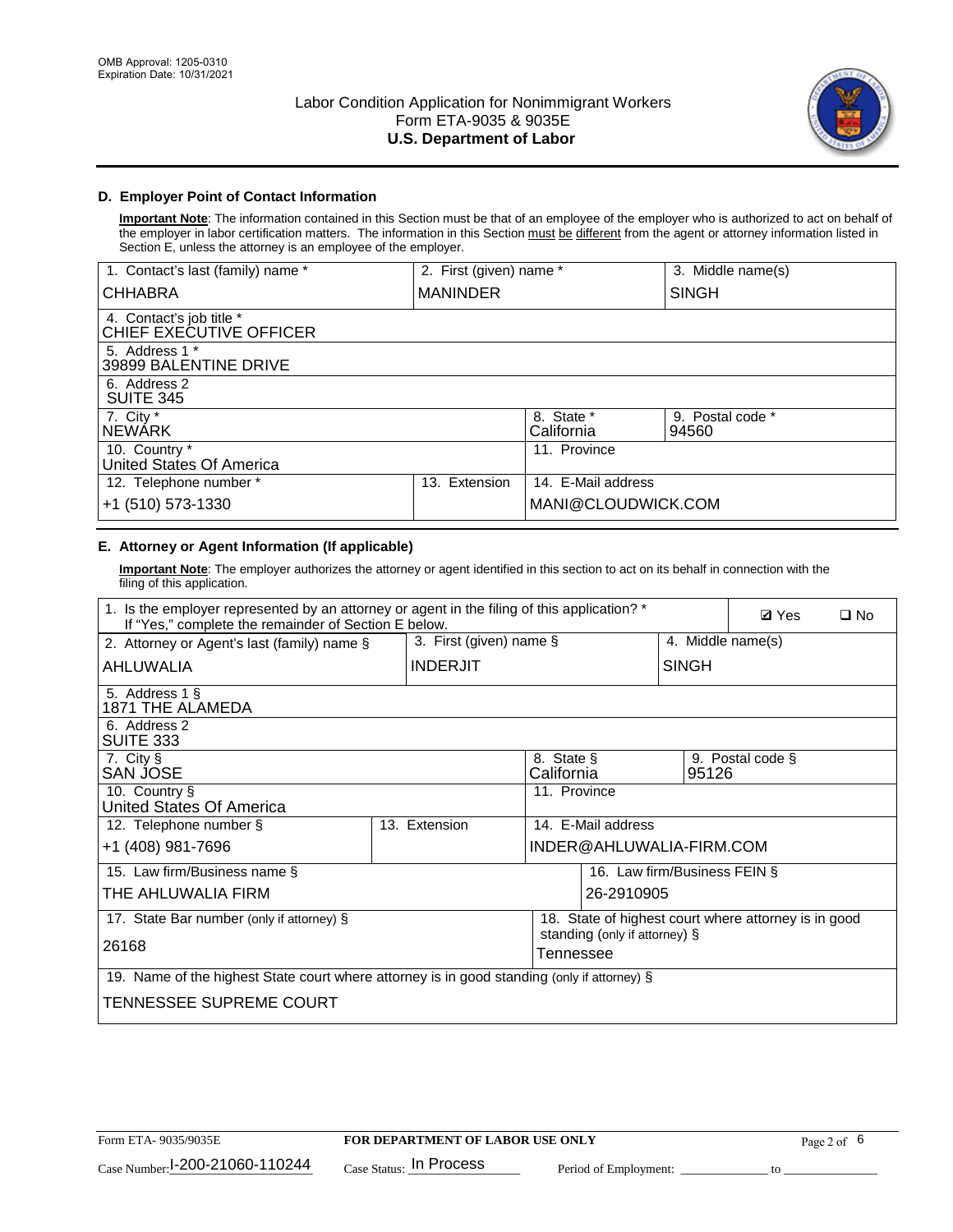

#### **F. Employment and Wage Information**

**Important Note**: The employer must define the intended place(s) of employment with as much geographic specificity as possible. Each intended place(s) of employment listed below must be the worksite or physical location where the work will actually be performed and cannot be a P.O. Box. The employer must identify all intended places of employment, including those of short duration, on the LCA. 20 CFR 655.730(c)(5). If the employer is submitting this form non-electronically and the work is expected to be performed in more than one location, an attachment must be submitted in order to complete this section. An employer has the option to use either a single Form ETA-9035/9035E or multiple forms to disclose all intended places of employment. If the employer has more than ten (10) intended places of employment at the time of filing this application, the employer must file as many additional LCAs as are necessary to list all intended places of employment. See the form instructions for further information about identifying all intended places of employment.

#### a.*Place of Employment Information* 1

| 1. Enter the estimated number of workers that will perform work at this place of employment under<br>the LCA.* |                                                                                                                                | 1 |                                          |                      |                          |  |  |  |
|----------------------------------------------------------------------------------------------------------------|--------------------------------------------------------------------------------------------------------------------------------|---|------------------------------------------|----------------------|--------------------------|--|--|--|
|                                                                                                                | 2. Indicate whether the worker(s) subject to this LCA will be placed with a secondary entity at this<br>place of employment. * |   |                                          |                      |                          |  |  |  |
|                                                                                                                | 3. If "Yes" to question 2, provide the legal business name of the secondary entity. §                                          |   |                                          |                      |                          |  |  |  |
|                                                                                                                | NIKE INC.                                                                                                                      |   |                                          |                      |                          |  |  |  |
|                                                                                                                | 4. Address 1 *<br>20510 NW EVERGREEN PARKWAY                                                                                   |   |                                          |                      |                          |  |  |  |
|                                                                                                                | 5. Address 2                                                                                                                   |   |                                          |                      |                          |  |  |  |
| 6. City $*$                                                                                                    | HILLŚBORO                                                                                                                      |   | 7. County *<br>Washington                |                      |                          |  |  |  |
| Oregon                                                                                                         | 8. State/District/Territory *                                                                                                  |   | 9. Postal code *<br>97214                |                      |                          |  |  |  |
|                                                                                                                | 10. Wage Rate Paid to Nonimmigrant Workers *                                                                                   |   | 10a. Per: (Choose only one)*             |                      |                          |  |  |  |
|                                                                                                                | □ Hour □ Week □ Bi-Weekly □ Month ☑ Year<br>From* \$125424 00 To: \$<br>150000 00                                              |   |                                          |                      |                          |  |  |  |
|                                                                                                                | 11. Prevailing Wage Rate *                                                                                                     |   | 11a. Per: (Choose only one)*             |                      |                          |  |  |  |
|                                                                                                                | $\sin 125424 = 00$                                                                                                             |   | □ Hour □ Week □ Bi-Weekly □ Month 回 Year |                      |                          |  |  |  |
|                                                                                                                | Questions 12-14. Identify the source used for the prevailing wage (PW) (check and fully complete only one): *                  |   |                                          |                      |                          |  |  |  |
| 12.                                                                                                            | A Prevailing Wage Determination (PWD) issued by the Department of Labor                                                        |   |                                          |                      | a. PWD tracking number § |  |  |  |
| 13.                                                                                                            | A PW obtained independently from the Occupational Employment Statistics (OES) Program                                          |   |                                          |                      |                          |  |  |  |
| $\mathbf v$                                                                                                    | a. Wage Level (check one): §                                                                                                   |   |                                          | b. Source Year §     |                          |  |  |  |
|                                                                                                                | D IV<br>□⊪<br>$\square$ $\square$<br>$\Box$ N/A<br>⊓⊥                                                                          |   |                                          | 7/1/2020 - 6/30/2021 |                          |  |  |  |
| 14.                                                                                                            | A PW obtained using another legitimate source (other than OES) or an independent authoritative source                          |   |                                          |                      |                          |  |  |  |
|                                                                                                                | a. Source Type (check one): §<br>b. Source Year §<br>$\Box$ CBA<br>$\Box$ DBA<br>$\square$ SCA<br>$\Box$ Other/ PW Survey      |   |                                          |                      |                          |  |  |  |
|                                                                                                                | c. If responded "Other/ PW Survey" in question 14.a, enter the name of the survey producer or publisher §                      |   |                                          |                      |                          |  |  |  |
|                                                                                                                | d. If responded "Other/ PW Survey" in question 14.a, enter the title or name of the PW survey §                                |   |                                          |                      |                          |  |  |  |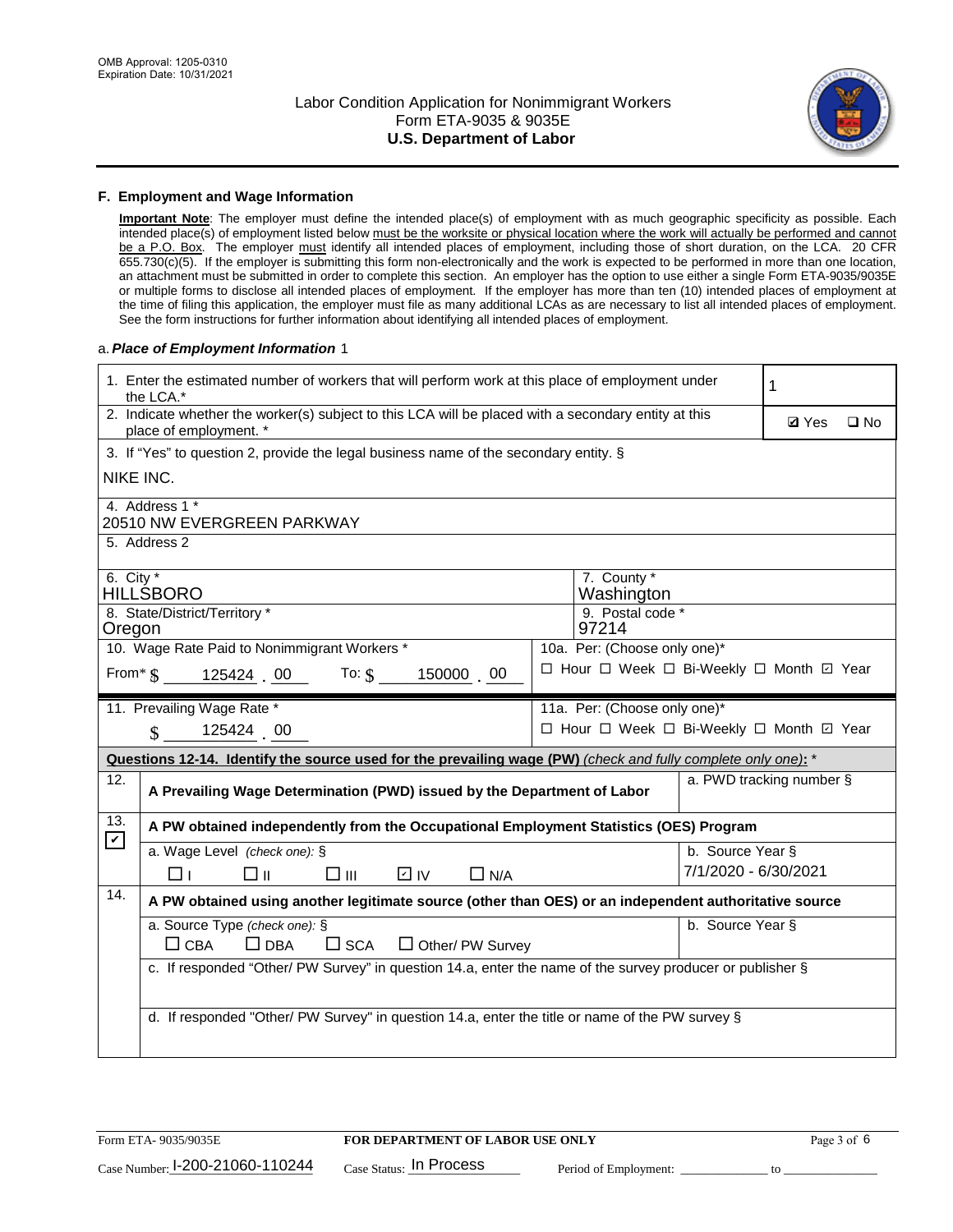

## **G. Employer Labor Condition Statements**

! *Important Note:* In order for your application to be processed, you MUST read Section G of the Form ETA-9035CP - General Instructions for the 9035 & 9035E under the heading "Employer Labor Condition Statements" and agree to all four (4) labor condition statements summarized below:

- (1) **Wages:** The employer shall pay nonimmigrant workers at least the prevailing wage or the employer's actual wage, whichever is higher, and pay for non-productive time. The employer shall offer nonimmigrant workers benefits and eligibility for benefits provided as compensation for services on the same basis as the employer offers to U.S. workers. The employer shall not make deductions to recoup a business expense(s) of the employer including attorney fees and other costs connected to the performance of H-1B, H-1B1, or E-3 program functions which are required to be performed by the employer. This includes expenses related to the preparation and filing of this LCA and related visa petition information. 20 CFR 655.731;
- (2) **Working Conditions:** The employer shall provide working conditions for nonimmigrants which will not adversely affect the working conditions of workers similarly employed. The employer's obligation regarding working conditions shall extend for the duration of the validity period of the certified LCA or the period during which the worker(s) working pursuant to this LCA is employed by the employer, whichever is longer. 20 CFR 655.732;
- (3) **Strike, Lockout, or Work Stoppage:** At the time of filing this LCA, the employer is not involved in a strike, lockout, or work stoppage in the course of a labor dispute in the occupational classification in the area(s) of intended employment. The employer will notify the Department of Labor within 3 days of the occurrence of a strike or lockout in the occupation, and in that event the LCA will not be used to support a petition filing with the U.S. Citizenship and Immigration Services (USCIS) until the DOL Employment and Training Administration (ETA) determines that the strike or lockout has ended. 20 CFR 655.733; and
- (4) **Notice:** Notice of the LCA filing was provided no more than 30 days before the filing of this LCA or will be provided on the day this LCA is filed to the bargaining representative in the occupation and area of intended employment, or if there is no bargaining representative, to workers in the occupation at the place(s) of employment either by electronic or physical posting. This notice was or will be posted for a total period of 10 days, except that if employees are provided individual direct notice by e-mail, notification need only be given once. A copy of the notice documentation will be maintained in the employer's public access file. A copy of this LCA will be provided to each nonimmigrant worker employed pursuant to the LCA. The employer shall, no later than the date the worker(s) report to work at the place(s) of employment, provide a signed copy of the certified LCA to the worker(s) working pursuant to this LCA. 20 CFR 655.734.

1. **I have read and agree to** Labor Condition Statements 1, 2, 3, and 4 above and as fully explained in Section G of the Form ETA-9035CP – General Instructions for the 9035 & 9035E and the Department's regulations at 20 CFR 655 Subpart H. \*

**Ø**Yes ロNo

### **H. Additional Employer Labor Condition Statements –H-1B Employers ONLY**

!**Important Note***:* In order for your H-1B application to be processed, you MUST read Section H – Subsection 1 of the Form ETA 9035CP – General Instructions for the 9035 & 9035E under the heading "Additional Employer Labor Condition Statements" and answer the questions below.

#### *a. Subsection 1*

| 1. At the time of filing this LCA, is the employer H-1B dependent? §                                                                                                                                                                                                      | ⊡ Yes      | □ No |              |  |  |
|---------------------------------------------------------------------------------------------------------------------------------------------------------------------------------------------------------------------------------------------------------------------------|------------|------|--------------|--|--|
| 2. At the time of filing this LCA, is the employer a willful violator? $\S$                                                                                                                                                                                               |            |      | ⊡ No         |  |  |
| 3. If "Yes" is marked in questions H.1 and/or H.2, you must answer "Yes" or "No" regarding<br>whether the employer will use this application ONLY to support H-1B petitions or extensions of<br>status for exempt H-1B nonimmigrant workers? §                            |            |      | $\Box$ No    |  |  |
| 4. If "Yes" is marked in question H.3, identify the statutory basis for the<br>$\Box$ \$60,000 or higher annual wage<br>exemption of the H-1B nonimmigrant workers associated with this<br>□ Master's Degree or higher in related specialty<br><b>Both</b><br>LCA. §<br>☑ |            |      |              |  |  |
| H-1B Dependent or Willful Violator Employers -Master's Degree or Higher Exemptions ONLY                                                                                                                                                                                   |            |      |              |  |  |
| 5. Indicate whether a completed Appendix A is attached to this LCA covering any H-1B<br>nonimmigrant worker for whom the statutory exemption will be based <b>ONLY</b> on attainment of a<br>Master's Degree or higher in related specialty. §                            | $\Box$ Yes | ⊟ No | <b>Q</b> N/A |  |  |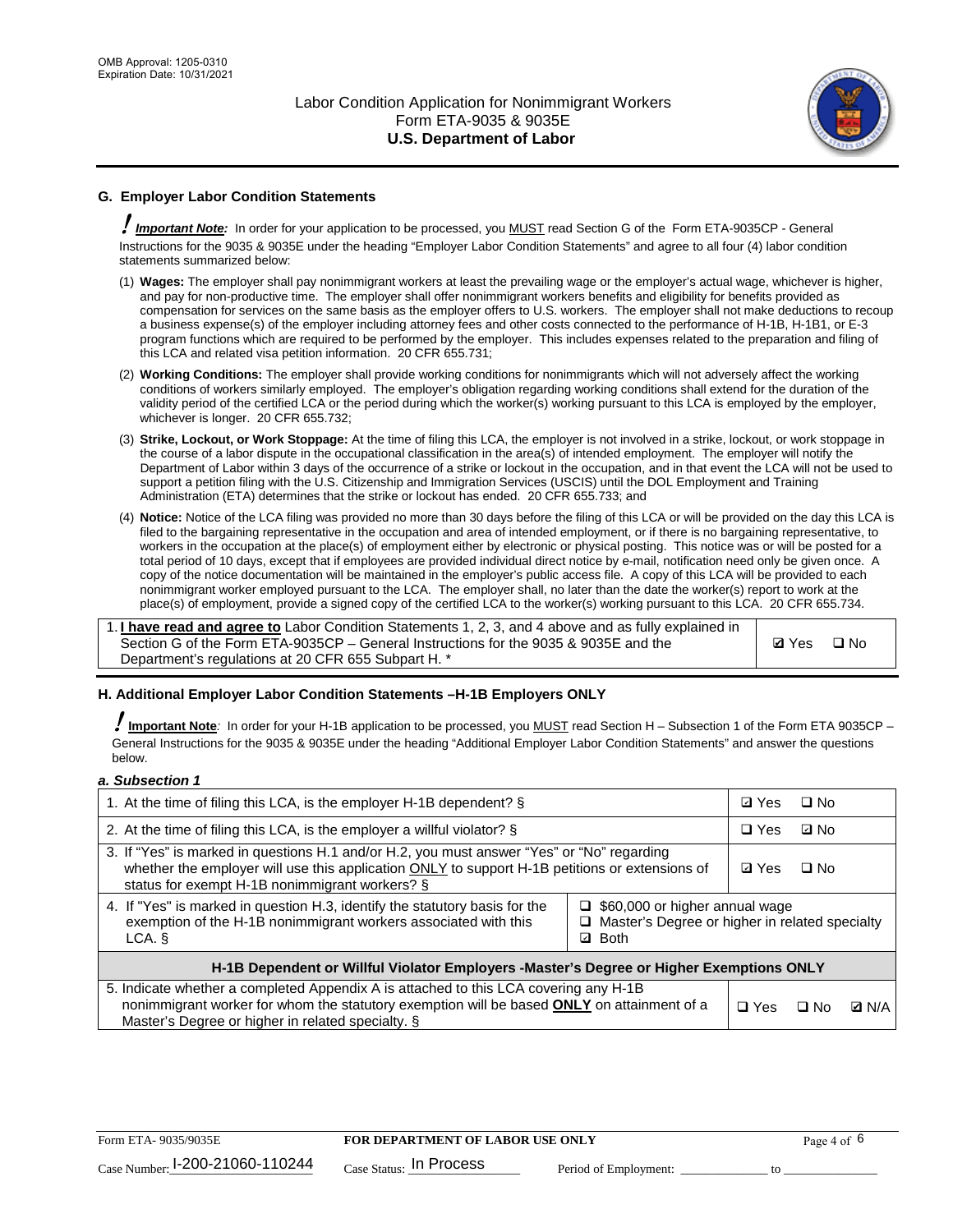

**If you marked "Yes" to questions H.a.1 (H-1B dependent) and/or H.a.2 (H-1B willful violator) and "No" to question H.a.3 (exempt H-1B nonimmigrant workers), you MUST read Section H – Subsection 2 of the Form ETA 9035CP – General Instructions for the 9035 & 9035E under the heading "Additional Employer Labor Condition Statements" and indicate your agreement to all three (3) additional statements summarized below.**

#### *b. Subsection 2*

- A. **Displacement:** An H-1B dependent or willful violator employer is prohibited from displacing a U.S. worker in its own workforce within the period beginning 90 days before and ending 90 days after the date of filing of the visa petition. 20 CFR 655.738(c);
- B. **Secondary Displacement:** An H-1B dependent or willful violator employer is prohibited from placing an H-1B nonimmigrant worker(s) with another/secondary employer where there are indicia of an employment relationship between the nonimmigrant worker(s) and that other/secondary employer (thus possibly affecting the jobs of U.S. workers employed by that other employer), unless and until the employer subject to this LCA makes the inquiries and/or receives the information set forth in 20 CFR 655.738(d)(5) concerning that other/secondary employer's displacement of similarly employed U.S. workers in its workforce within the period beginning 90 days before and ending 90 days after the date of such placement. 20 CFR 655.738(d). Even if the required inquiry of the secondary employer is made, the H-1B dependent or willful violator employer will be subject to a finding of a violation of the secondary displacement prohibition if the secondary employer, in fact, displaces any U.S. worker(s) during the applicable time period; and
- C. **Recruitment and Hiring:** Prior to filing this LCA or any petition or request for extension of status for nonimmigrant worker(s) supported by this LCA, the H-1B dependent or willful violator employer must take good faith steps to recruit U.S. workers for the job(s) using procedures that meet industry-wide standards and offer compensation that is at least as great as the required wage to be paid to the nonimmigrant worker(s) pursuant to 20 CFR 655.731(a). The employer must offer the job(s) to any U.S. worker who applies and is equally or better qualified for the job than the nonimmigrant worker. 20 CFR 655.739.

| 6. I have read and agree to Additional Employer Labor Condition Statements A, B, and C above and |       |           |
|--------------------------------------------------------------------------------------------------|-------|-----------|
| as fully explained in Section H – Subsections 1 and 2 of the Form ETA 9035CP – General           | □ Yes | $\Box$ No |
| Instructions for the 9035 & 9035E and the Department's regulations at 20 CFR 655 Subpart H. §    |       |           |

### **I. Public Disclosure Information**

! **Important Note***:* You must select one or both of the options listed in this Section.

| 1. Public disclosure information in the United States will be kept at: * |
|--------------------------------------------------------------------------|
|--------------------------------------------------------------------------|

**sqrt** Employer's principal place of business □ Place of employment

### **J. Notice of Obligations**

A. Upon receipt of the certified LCA, the employer must take the following actions:

- o Print and sign a hard copy of the LCA if filing electronically (20 CFR 655.730(c)(3));<br>
Maintain the original signed and certified LCA in the employer's files (20 CFR 655.7
- Maintain the original signed and certified LCA in the employer's files (20 CFR 655.705(c)(2); 20 CFR 655.730(c)(3); and 20 CFR 655.760); and
- o Make a copy of the LCA, as well as necessary supporting documentation required by the Department of Labor regulations, available for public examination in a public access file at the employer's principal place of business in the U.S. or at the place of employment within one working day after the date on which the LCA is filed with the Department of Labor (20 CFR 655.705(c)(2) and 20 CFR 655.760).
- B. The employer must develop sufficient documentation to meet its burden of proof with respect to the validity of the statements made in its LCA and the accuracy of information provided, in the event that such statement or information is challenged (20 CFR 655.705(c)(5) and 20 CFR 655.700(d)(4)(iv)).
- C. The employer must make this LCA, supporting documentation, and other records available to officials of the Department of Labor upon request during any investigation under the Immigration and Nationality Act (20 CFR 655.760 and 20 CFR Subpart I).

*I declare under penalty of perjury that I have read and reviewed this application and that to the best of my knowledge, the*  information contained therein is true and accurate. I understand that to knowingly furnish materially false information in the *preparation of this form and any supplement thereto or to aid, abet, or counsel another to do so is a federal offense punishable by fines, imprisonment, or both (18 U.S.C. 2, 1001,1546,1621).*

| 1. Last (family) name of hiring or designated official *<br><b>CHHABRA</b> |                         | <b>MANINDER</b>                         | 2. First (given) name of hiring or designated official * | 3. Middle initial §<br>S |
|----------------------------------------------------------------------------|-------------------------|-----------------------------------------|----------------------------------------------------------|--------------------------|
| 4. Hiring or designated official title *<br>CHIEF EXECUTIVE OFFICER        |                         |                                         |                                                          |                          |
| 5. Signature *                                                             |                         |                                         | 6. Date signed *                                         |                          |
|                                                                            |                         |                                         |                                                          |                          |
| Form ETA- 9035/9035E                                                       |                         | <b>FOR DEPARTMENT OF LABOR USE ONLY</b> |                                                          | Page 5 of 6              |
| $_{\text{Case Number:}}$ 1-200-21060-110244                                | Case Status: In Process |                                         | Period of Employment:                                    | tΩ                       |